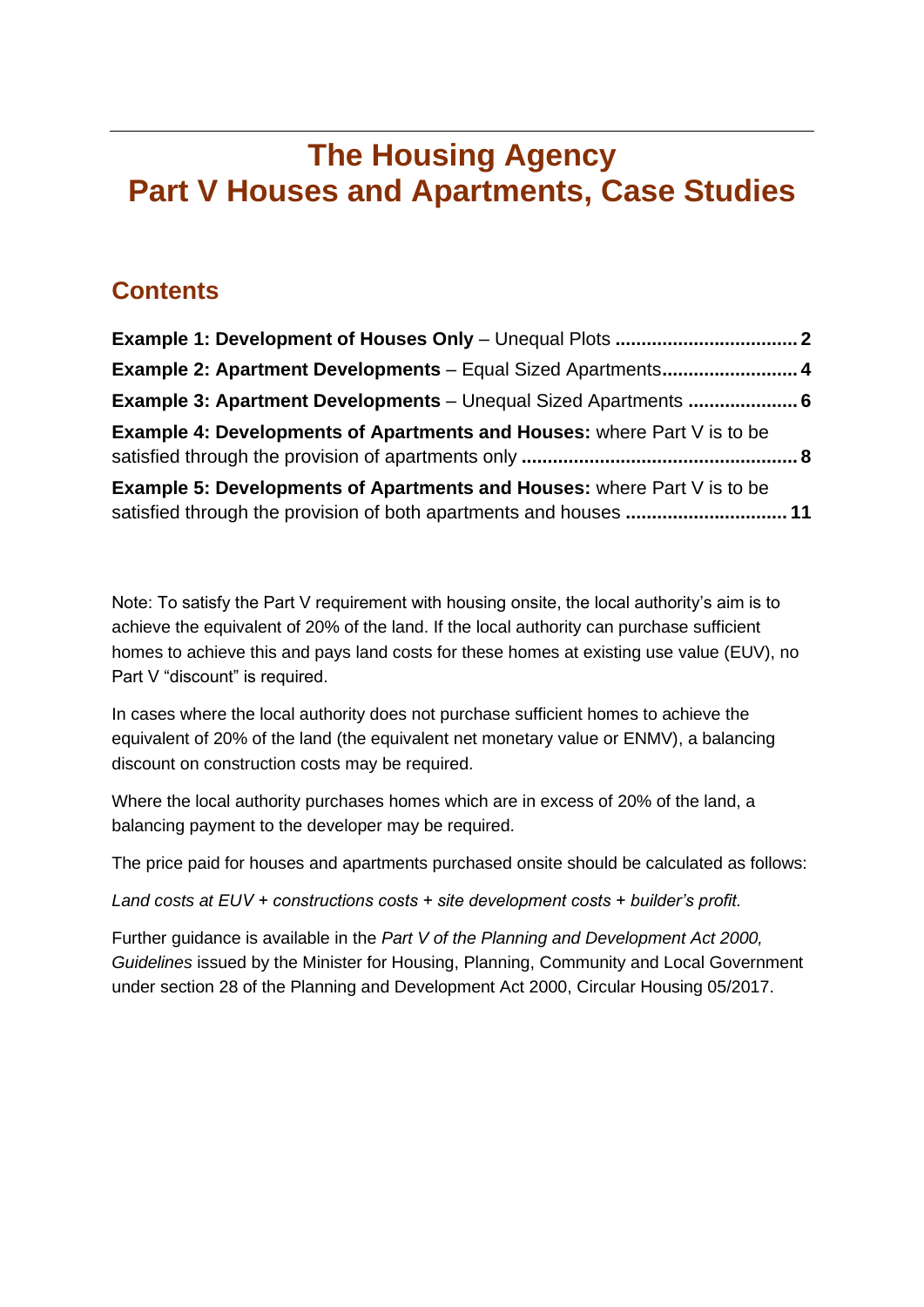#### <span id="page-1-0"></span>**Example 1: Development of Houses Only - Unequal Plots**

Taking a site of 87 houses with unequal sized gardens and allocated parking spaces.

In considering how many houses to acquire under Part V, the local authority aims to achieve the equivalent of the net monetary value (NMV) which would have been achieved by purchasing 20% of the land at existing use value (EUV).

The local authority considers the developer's proposal to purchase sixteen houses under Part V and calculates the percentage of the net monetary value which would be achieved.

The developer provides a schedule of the plot sizes for each house i.e., the area of land the house sits on, plus the back garden, the front garden and any parking spaces allocated for the exclusive use of the house. All houses in the development have equal access to the roads and green spaces, therefore plot sizes can be used as a proxy for the entire site.

In examining this schedule, the local authority sees that the proposed sixteen houses sit on plots of between 155 $m^2$  and 187 $m^2$ . Some of the other houses in the development sit on plots of up to 500m<sup>2</sup>. Therefore, it cannot be assumed that 20% of the houses will be equal to 20% of the total area of the housing plots.

The total of the 16 plots of the proposed local authority houses is  $2,700m^2$ .

The total of the plots of all 87 houses is 15,000m<sup>2</sup>.

 $(2,700m^2 \div 15,000 m^2) \times 100 = 18\%$ 

The area of the sixteen plots to be purchased by the local authority are only 18% of the total area of all 87 plots. To achieve the equivalent net monetary value, the local authority would have to purchase 20% of the total of all 87 plots. A shortfall of 2% exists.

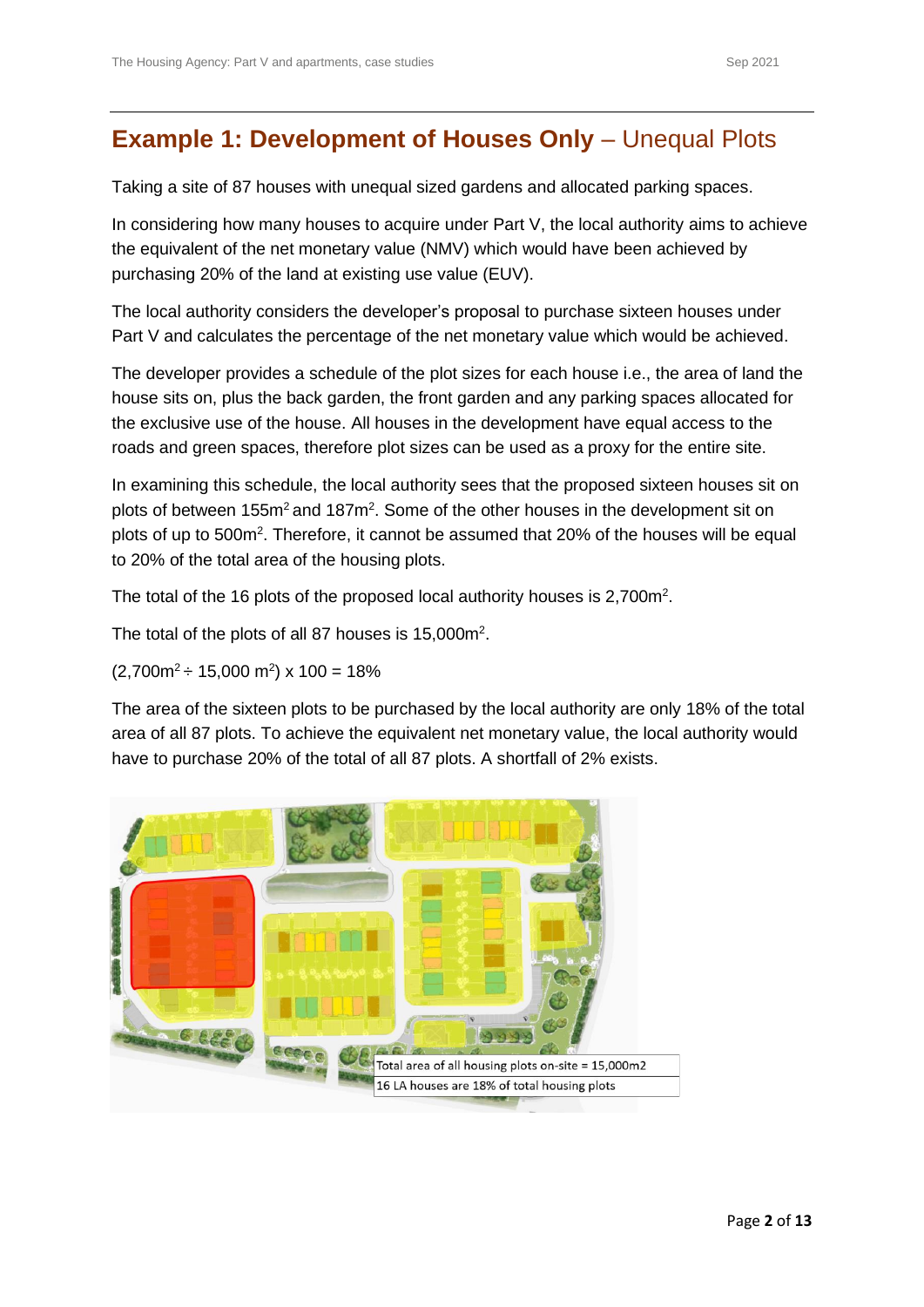| Example 1                                          |                     |
|----------------------------------------------------|---------------------|
| Assume 87 houses with unequal plot sizes           |                     |
| Total plot size for 87 houses:                     | $15,000m^2$         |
| Plot size of 16 Part V houses:                     | 2,700m <sup>2</sup> |
| Plot size of 16 Part V houses as % of total plots: | 18%                 |
| Shortfall from 20% of plot size to be achieved:    | 2%                  |
| NMV for entire site:                               | €3,630,000          |
| NMV to be achieved for 20% of the site:            | €726,000            |
| 18% of total NMV (achieved in 16 houses):          | €653,400            |
| 2% of NMV (balance of ENMV to be achieved):        | €72,600             |

Therefore, if purchasing the proposed sixteen houses, the local authority would require a discount of €72,600 on the agreed construction costs of the houses and the equivalent net monetary value (ENMV) would be achieved.

An alternative approach would be to calculate the NMV achieved per square metre of plot and multiply the total area of the plots by this figure to calculate the NMV achieved.

Regarding what the local authority should pay for the land on which the sixteen houses sit, there are several different approaches for calculating this, however the local authority is effectively purchasing 18% of the site. Whatever approach is used to calculate the land costs, the total paid should equate to 18% of the EUV for the entire site. Further guidance on this is provided in the 2017 guidelines**<sup>1</sup>** .

**<sup>1</sup>** DHLGH, 2017, Part V of the Planning and Development Act 2000, Guidelines issued by the Minister for Housing, Planning, Community and Local Government under section 28 of the Planning and Development Act 2000. Circular Housing 05/2017.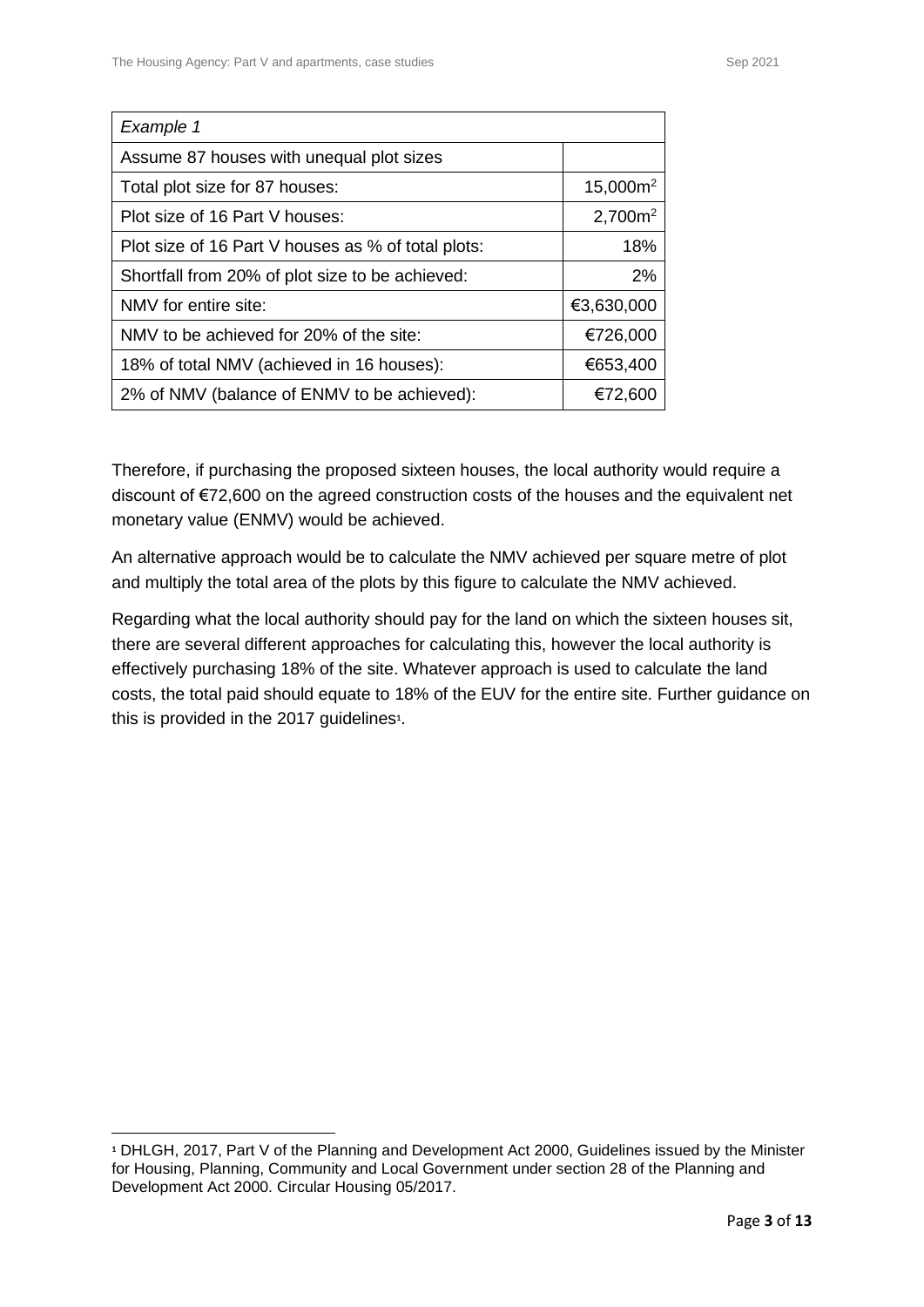### <span id="page-3-0"></span>**Example 2: Apartment Developments** – Equal Sized Apartments

Taking for example, a development solely comprised of 44 apartments, on a plot of 5,000m<sup>2</sup>.

When calculating the Part V requirement for this development, the floor area of the apartments is used in the calculation. As apartments, unlike houses, are not all at ground level, the same piece of land is occupied by two or more apartments. In addition, all apartments will have the benefit of some areas exclusively for the apartment development such as private green areas, bins, parking etc.

For apartment-only developments, the treatment of these communal facilities works in a similar way to example 1, whereby, the common spaces such as roads, green spaces etc. are disregarded when calculating Part V. In the case of apartment-only developments, the communal facilities are removed from the calculations and the internal floor area is used to calculate the Part V requirement.



In a development of 44 equally sized apartments, where each apartment was  $75m^2$ :

| Example 2a                                               |                   |
|----------------------------------------------------------|-------------------|
| Floor area of each apartment:                            | 75 <sup>2</sup>   |
| Total floor area of all 44 apartments:                   | $3300m^2$         |
| 20% Part V for apartment portion:                        | 660m <sup>2</sup> |
| No. of apartments required to achieve 20% of floor area: | 88                |

As all of the apartments are equally sized, the Part V requirement is therefore 8.8 apartments (660 $m^2$  divided by 75 $m^2$ ). If the local authority could purchase 8.8 apartments, Part V would be satisfied without the requirement for a balancing discount or balancing payment. Of course, it is not possible to sell 0.8 of an apartment. The local authority could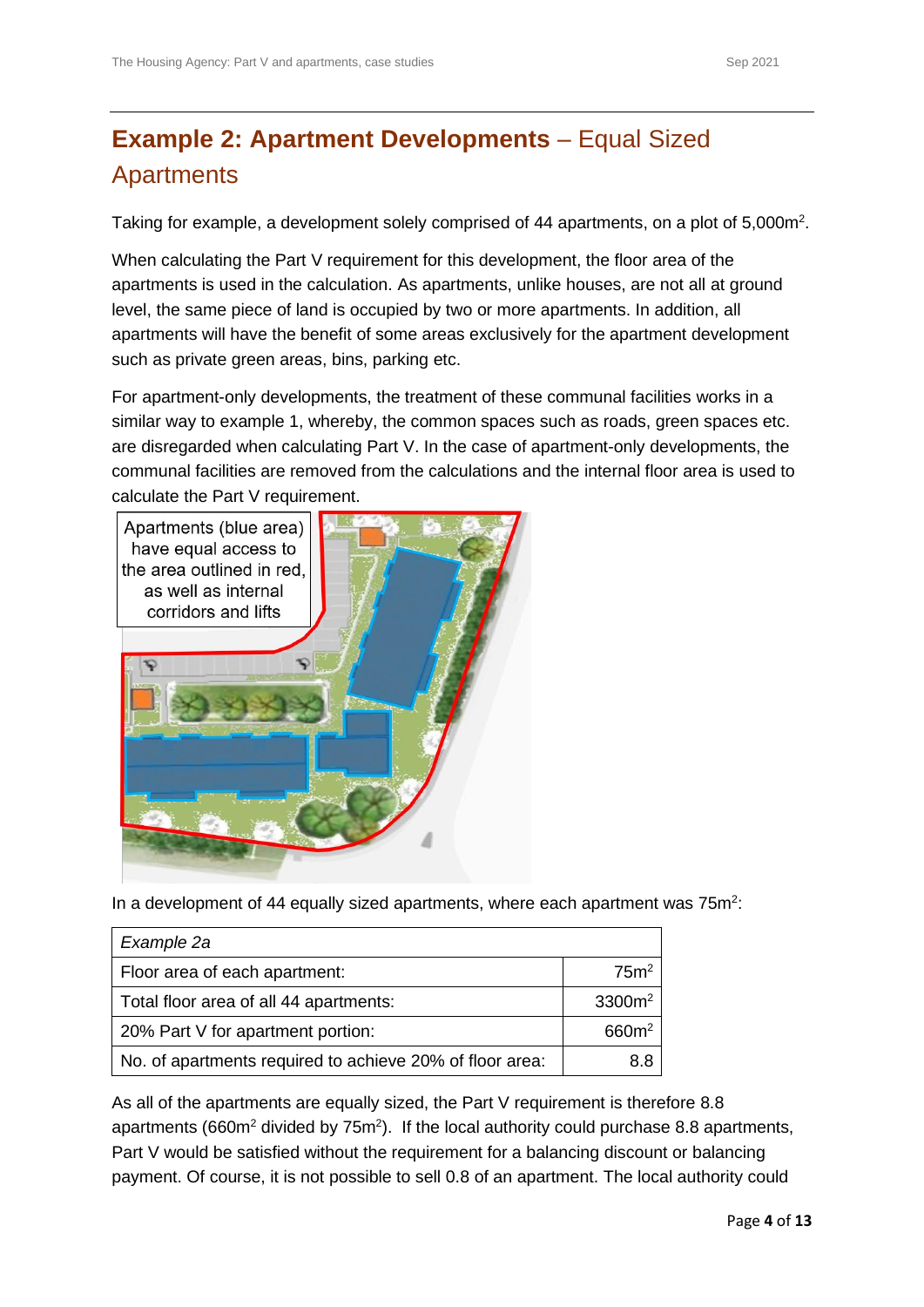take eight apartments and receive a construction discount for the remaining 0.8 land value. Alternatively, they can choose to take nine apartments and offer a balancing payment for the additional 0.2 portion of land plot of that apartment.

To calculate the construction discount if the local authority takes eight apartments, the net monetary value (NMV) is required. The net monetary value is the open market or development value of the land, minus its existing use value.

| Example 2a continued                                         |                  |
|--------------------------------------------------------------|------------------|
| Assume 44 apartments with equal floor area:                  | 75m <sup>2</sup> |
| NMV for entire site:                                         | €907,500         |
| NMV to be achieved for 20% of the site:                      | €181,500         |
| NMV achieved per apartment (€907,500÷ 44):                   | €20,625          |
| NMV achieved by buying 8 apartments ( $\epsilon$ 20,625 x 8) | €165,000         |
| Balance of ENMV to be achieved (€181,500- €165,000):         | €16,500          |

The local authority requires a discount of  $\epsilon$ 16,500 on the agreed construction costs to achieve the equivalent net monetary value (ENMV). As all apartments are the same size, 20% of the floor area equals 20% of the homes which equates to a benefit of 20% of the overall site. The local authority purchases the eight apartments and pays:

- land at existing use value: (total site  $EUV \div 44$ ) x 8,
- $\bullet$  + construction costs minus the discount of €16,500
- $\bullet$  +  $\frac{8}{44}$  of the site development costs,
- + builders' profit.

Alternatively, the local authority may wish to purchase nine 75m<sup>2</sup> apartments instead of eight. As they are only entitled to purchase 8.8 apartments under Part V, instead of receiving a balancing discount from the agreed construction costs for 0.2 of an apartment as per the table above, the local authority instead must pay the developer a balancing payment for the additional 0.2 of an apartment it wishes to purchase:

| Example 2b                                                   |                  |
|--------------------------------------------------------------|------------------|
| Assume 44 apartments with equal floor area:                  | 75m <sup>2</sup> |
| NMV for entire site:                                         | €907,500         |
| NMV to be achieved for 20% of the site:                      | €181,500         |
| NMV achieved per apartment ( $€907,500 ÷ 44$ ):              | €20,625          |
| NMV achieved by buying 9 apartments ( $\epsilon$ 20,625 x 9) | €185,625         |
| Excess ENMV (€181,500 - €186,625)                            | $-64,125$        |

The local authority pays the developer a balancing payment of  $\epsilon$ 4,125 in addition to the agreed construction costs.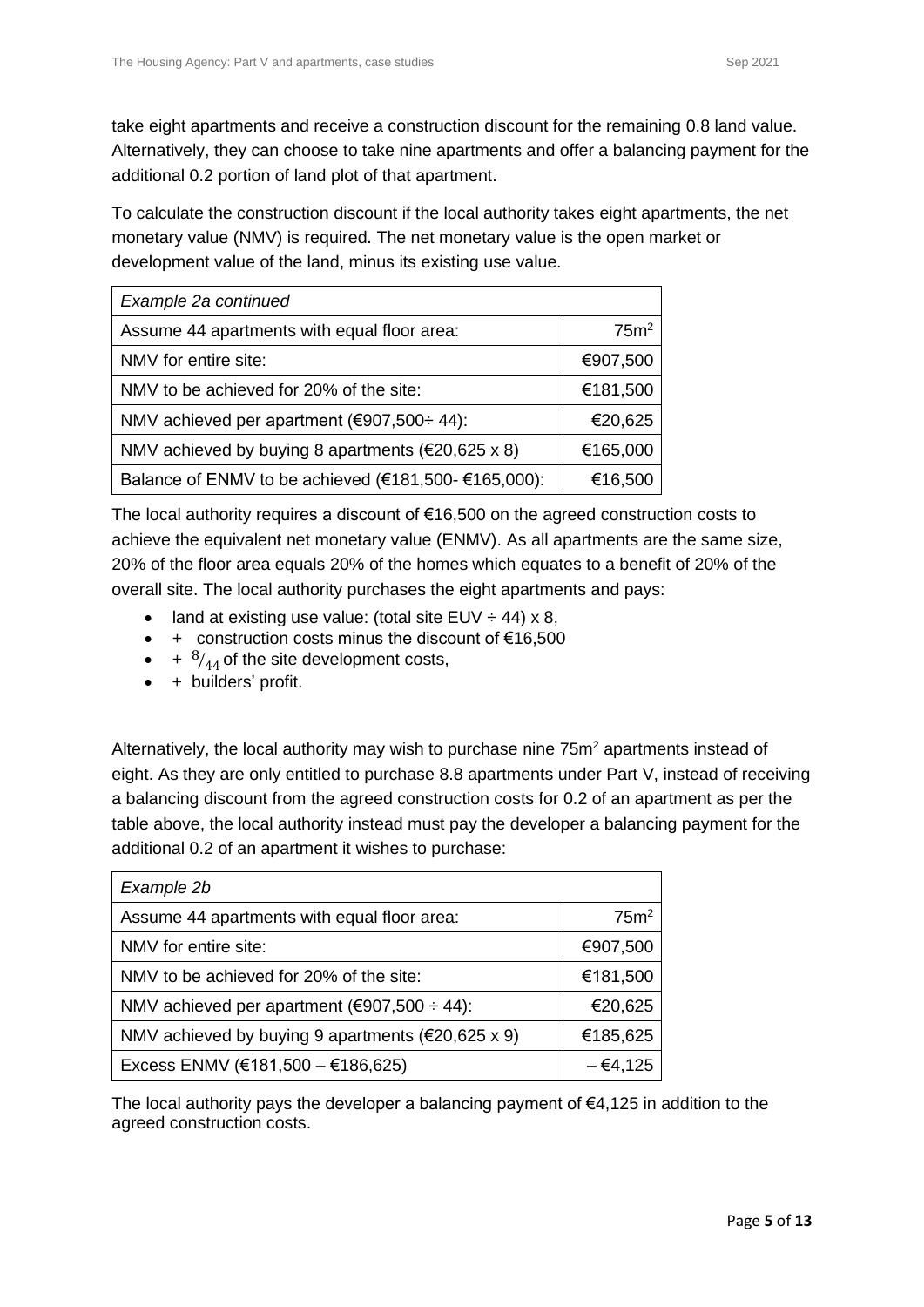### <span id="page-5-0"></span>**Example 3: Apartment Developments – Unequal Sized Apartments**

In another example, the 44 apartments are different sizes.

10 apartments are 55 $m^2$  in size, 26 apartments are 75 $m^2$  and 8 apartments are 100 $m^2$  in size:

| Example 3                                                         |                     |
|-------------------------------------------------------------------|---------------------|
| 10 apartments at $55m^2$ :                                        | 550 <sup>m²</sup>   |
| 26 apartments at 75m <sup>2</sup> :                               | 1,950m <sup>2</sup> |
| 8 apartments at 100m <sup>2</sup> :                               | 800m <sup>2</sup>   |
| Total apartment floor area:                                       | $3,300m^2$          |
| 20% Part V for apartment portion:                                 | 660m <sup>2</sup>   |
| Apartments @ $55m^2$ ( $(3,300m^2 \div 55m^2)$ x 20%):            | 12                  |
| Apartments @ 75m <sup>2</sup> ( $(3,300m^2 \div 75m^2)$ x 20%):   | 8.8                 |
| Apartments @ 100m <sup>2</sup> ( $(3,300m^2 \div 100m^2)$ x 20%): | 6.6                 |

Where the local authority wishes to purchase the smaller 55m<sup>2</sup> apartments, the Part V requirement is 12 apartments (660 $m<sup>2</sup>$  divided by 55 $m<sup>2</sup>$ ). This is greater than 20% of the 44 homes (8.8) as shown in example 2, because the floor areas are smaller than the average floor size in the development and, therefore the planning gain is proportionately smaller.

Current guidance states that it is not appropriate for the local authority to require more than 20% of the homes in a Part V agreement where the developer does not wish this. Therefore, the local authority might agree to purchase either eight apartments or nine apartments. In example 2, as all the apartments were the same size  $(75m<sup>2</sup>)$ , purchasing eight apartments would result in a small balancing discount and purchasing nine apartments would result in a small balancing payment. In this case, where local authority purchases apartments of 55m<sup>2</sup> which are smaller than the average size of  $75<sup>m²</sup>$ , a balancing discount would be required whether eight or nine apartments are purchased.

Where the local authority wishes to purchase eight 55m<sup>2</sup> apartments, they would be entitled to a discount on the agreed construction costs. Below are two alternative approaches to calculate this: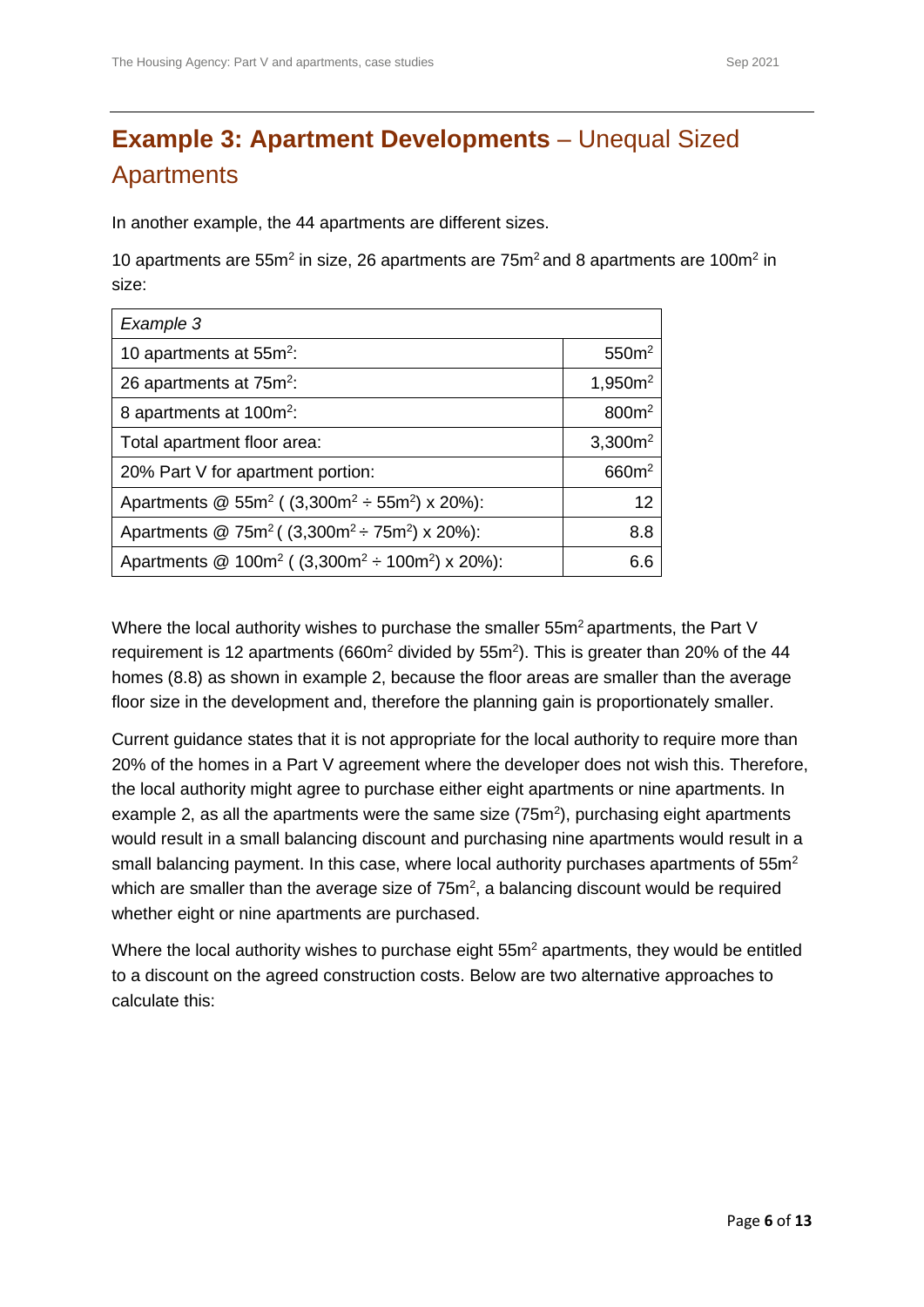| Example 3 – approach (i): calculate % of total floor area    |                     |
|--------------------------------------------------------------|---------------------|
| Total apartment floor area:                                  | 3,300m <sup>2</sup> |
| Floor area of 8 Part V apartments (55 $m^2$ x 8):            | 440m <sup>2</sup>   |
| Floor area of 8 Part V apartments as % of total floor area:  | $13\frac{1}{3}\%$   |
| Shortfall from 20% of plot size to be achieved:              | $6\frac{2}{3}\%$    |
| NMV for entire site:                                         | €907,500            |
| NMV to be achieved for 20% of the site:                      | €181,500            |
| 131/ <sub>3</sub> % of total NMV (achieved in 8 apartments): | €121,000            |
| 6%% of NMV (balance of ENMV to be achieved):                 | €60,500             |

An alternative approach to calculate the NMV achieved through the purchase of eight 55m<sup>2</sup> apartments is:

| Example 3 – approach (ii): calculate the NMV per $1m^2$                                      |                   |
|----------------------------------------------------------------------------------------------|-------------------|
| Total apartment floor area:                                                                  | $3,300m^2$        |
| 20 % Part V floor area:                                                                      | 660m <sup>2</sup> |
| NMV for entire site:                                                                         | €907,500          |
| NMV to be achieved for 20% of the site:                                                      | €181,500          |
| NMV per $1m^2$ (€907,500 ÷ 3,300m <sup>2</sup> )                                             | €275              |
| NMV achieved by buying 8 no. 55m <sup>2</sup> apartments<br>( (55m <sup>2</sup> × 8) × €275) | €121,000          |
| Balance of ENMV to be achieved<br>$(€181,500 - €121,000)$                                    | €60,500           |

The local authority requires a discount of €60,500 on the agreed construction costs. As in example 2, the local authority purchases the 8 apartments and pays:

- land at existing use value: (total site EUV  $\div$  3,300m<sup>2</sup>) x (55m<sup>2</sup> x 8),
- $\bullet$  + construction costs minus the discount of €60,500,
- $\bullet$  +  $\frac{8}{44}$  of the site development costs,
- + builders' profit.

In both examples 2 and 3, the Part V requirement is determined by calculating 20% of the total floor area and calculating how many apartments would be required to equal that floor area. Because all residents have the benefit of the private green areas, bins, parking etc., 20% of the total floor area equates to 20% of the land.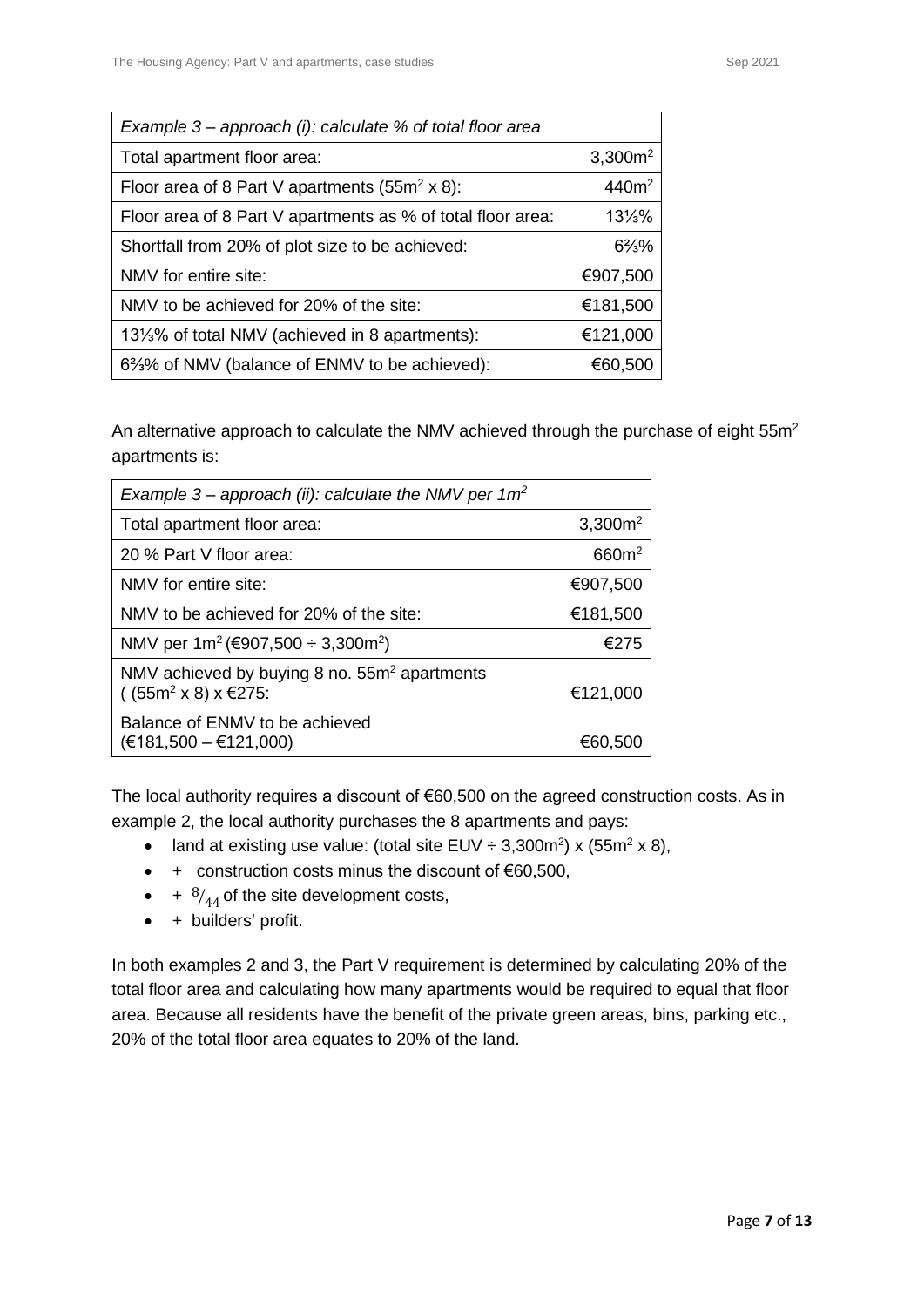### <span id="page-7-0"></span>**Example 4: Developments of Apartments and Houses:**  where Part V is to be satisfied through the provision of apartments only

When the apartment development sits within a wider development of houses, the floor area alone cannot be used as a proxy for the land to calculate the Part V requirement. As per example 1, the plot areas that the houses sit on, including gardens and/or private parking, are used as the basis for calculating Part V. Justice Clarke, in his 2007 judgement<sup>2</sup> on Part V was clear that the legislation provides no basis for using the floor areas of houses for calculating Part V. The only limited context for using floor areas is with multi-story apartment blocks where it is not possible to calculate the plot area of an individual apartment. However, the floor area of the apartments must be equated back to the land in order to compare the apartments with the plots of the houses.

The solution for this is to take the plot area for the exclusive use of the apartments and divide it by the number of apartments to calculate the area of the "apartment-exclusive plot" that is relevant to each apartment.

Combining example 1 of no. 87 houses and example 2 of no. 44 apartments gives a total of 131 homes in this development. The total area of the plots of all 87 houses is 15,000m<sup>2</sup>. The total "apartment-exclusive" area for the use of the 44 apartments is  $5,000$ m<sup>2</sup>.

If each of the 44 apartments were the same size  $(75m^2)$  as in example 2), each apartment would be allocated one forty-fourth of the  $5,000m^2$  apartment exclusive plot area or 113.6m<sup>2</sup>.



**<sup>2</sup>** Cork County Council v Shackleton [2007] IEHC 241: <https://www.casemine.com/judgement/uk/5da051ce4653d07dedfd5590>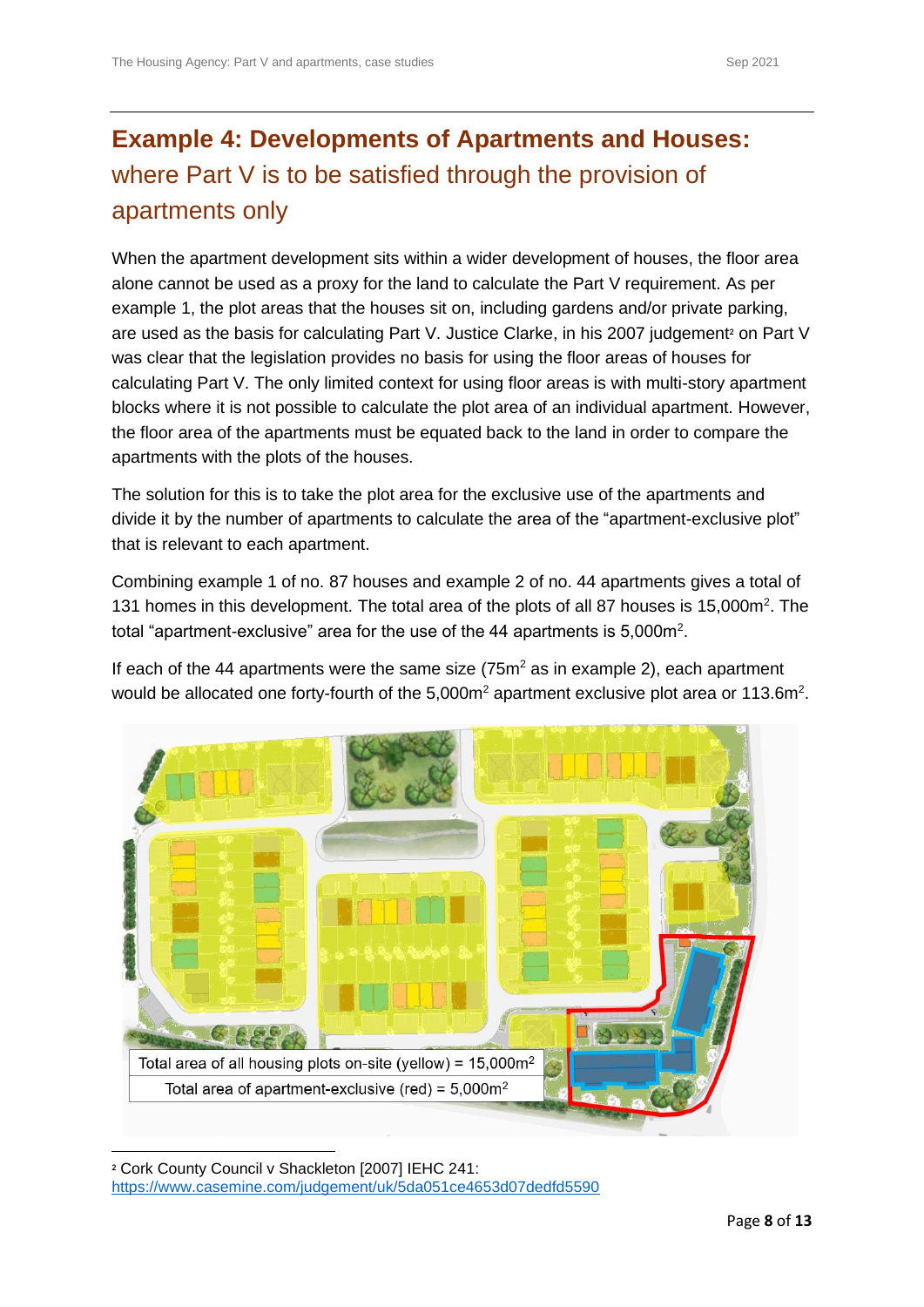This figure can be used to calculate how many apartments would be required to achieve 20% of the development plots on the site. For example:

| Example 4a                                                                                                                                    |                     |
|-----------------------------------------------------------------------------------------------------------------------------------------------|---------------------|
| Apartment exclusive plot area:                                                                                                                | 5,000 $m2$          |
| Sum of house plot areas:                                                                                                                      | $15,000m^2$         |
| Total plot areas:                                                                                                                             | $20,000m^2$         |
| 20% Part V of plot areas:                                                                                                                     | 4,000 $m2$          |
| Plot area per apartment $(5,000m^2 \div 44)$ :                                                                                                | 113.6m <sup>2</sup> |
| Apartments required to satisfy Part V for entire<br>development @ plot area 113.6m <sup>2</sup> (4,000m <sup>2</sup> ÷ 113.6m <sup>2</sup> ): | 35.2                |

To achieve the equivalent of purchasing 20% of the land, the local authority must purchase 35.2 apartments. However, current guidance states that it is not appropriate for the local authority to require more than 20% of the homes in a Part V agreement where the developer does not wish this. 20% of the 131 homes in the development is just 26.2 homes.

As calculated in the table above, each apartment occupies an average plot area equivalent of 113.6m<sup>2</sup>. The development has 87 houses on a total plot area of 15,000m<sup>2</sup> which is an average plot area of  $172m^2$  per house. By satisfying Part V through the provision of apartments only, it is not possible to achieve 20% of the NMV by purchasing 20% of the total number of homes. If the local authority agrees to purchase 26 apartments, which is close to 20% of the total number of homes, a greater balancing discount will be required than in examples 2 and 3.

To equate the apartments back to the land and allow for comparison with the plots associated with houses, the apartment exclusive plot area must be apportioned according to each apartment's size. If the total floor area of the apartments is 3,300m<sup>2</sup> as in example 3 and the local authority are proposing to purchase 26 apartments, ten with a floor area of  $55m<sup>2</sup>$  and sixteen with a floor area of  $75m<sup>2</sup>$ , the most straightforward approach is to calculate the NMV per 1m<sup>2</sup> of floor area.

| Example 4b – approach (i): calculate the NMV per $1m^2$                                                   |             |
|-----------------------------------------------------------------------------------------------------------|-------------|
| NMV for entire site:                                                                                      | €3,630,000  |
| NMV to be achieved for 20% of the site:                                                                   | €726,000    |
| Total plot areas (houses + apartments):                                                                   | $20,000m^2$ |
| Apartment exclusive plot area:                                                                            | 5,000 $m2$  |
| Total internal floor area of apartments:                                                                  | $3,300m^2$  |
| NMV of apartment exclusive plot area<br>$($ (€3,630,000 ÷ 20,000m <sup>2</sup> ) x 5,000m <sup>2</sup> ): | €907,500    |
| NMV per $1m^2$ of apartment floor area<br>$(€907,500 ÷ 3,300m2)$ :                                        |             |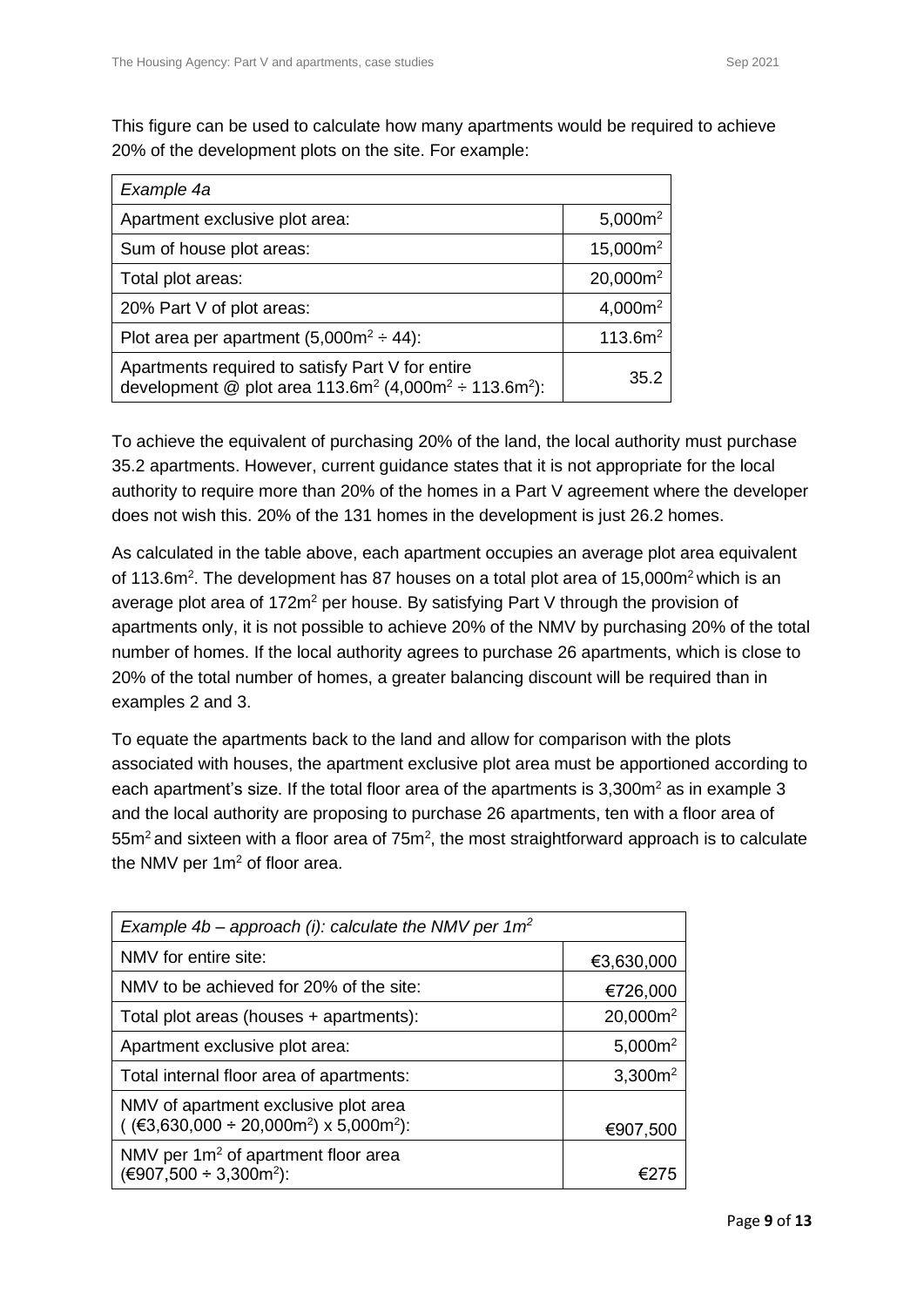| Floor area of 10 no. 55m <sup>2</sup> apartments:         | 550 <sup>m²</sup> |
|-----------------------------------------------------------|-------------------|
| NMV achieved by buying 10 no. 55m <sup>2</sup> apartments |                   |
| (550m <sup>2</sup> x €275):                               | €151,250          |
| Floor area of 16 no. 75m <sup>2</sup> apartments:         | 1,200 $m2$        |
| NMV achieved by buying 16 no. 75m <sup>2</sup> apartments |                   |
| $(1,200m2 × €275)$ :                                      | €330,000          |
| Total NMV achieved in buying these 26 apartments:         | €481,250          |
| Balance of ENMV to be achieved                            |                   |
| (€726,000 - €481,250):                                    | €244,750          |

The local authority requires a discount of €244,750 on the agreed construction costs. As in previous examples, the local authority purchases the apartments and pays:

- land at existing use value,
- + construction costs (plus or minus a balancing payment / balancing discount),
- + relevant share of the site development costs,
- + builders' profit.

An alternative approach is to calculate the area of "apartment-exclusive" plot allocated to each apartment by dividing the total plot area by the total floor area to obtain a ratio:

| Example 4b – approach (ii): obtain ratio of plot area to floor area                  |                       |
|--------------------------------------------------------------------------------------|-----------------------|
| Apartment exclusive plot area:                                                       | $5,000m^2$            |
| Total floor area of apartments:                                                      | 3,330m <sup>2</sup>   |
| Ratio of plot area to floor area $(5,000m^2 \div 3,330m^2)$ :                        | 1.515:1               |
|                                                                                      |                       |
| Floor area of 10 no. 55m <sup>2</sup> apartments:                                    | 550 <sup>m²</sup>     |
| Floor area of 16 no. 75m <sup>2</sup> apartments:                                    | 1,200 $m2$            |
| Total floor area of 26 Part V apartments:                                            | 1,750m <sup>2</sup>   |
| Equivalent plot area of the 26 apartments:<br>(1,750m <sup>2</sup> x ratio of 1.515) | 2,651.5m <sup>2</sup> |
|                                                                                      |                       |
| Total plot areas in the development:                                                 | 20,000m <sup>2</sup>  |
| Part V plot area as a % of total $(2,651.5m^2 \div 20,000m^2)$ :                     | 13.25758%             |
| Shortfall from 20% of NMV (20% - 13.25758%):                                         | 6.74242%              |
|                                                                                      |                       |
| NMV for entire site:                                                                 | €3,630,000            |
| NMV to be achieved for 20% of the site:                                              | €726,000              |
| 13.25758% of total NMV (achieved in 26 apartments):                                  | €481,250              |
| 6.74242% of NMV (balance of ENMV to be achieved):                                    | €244,750              |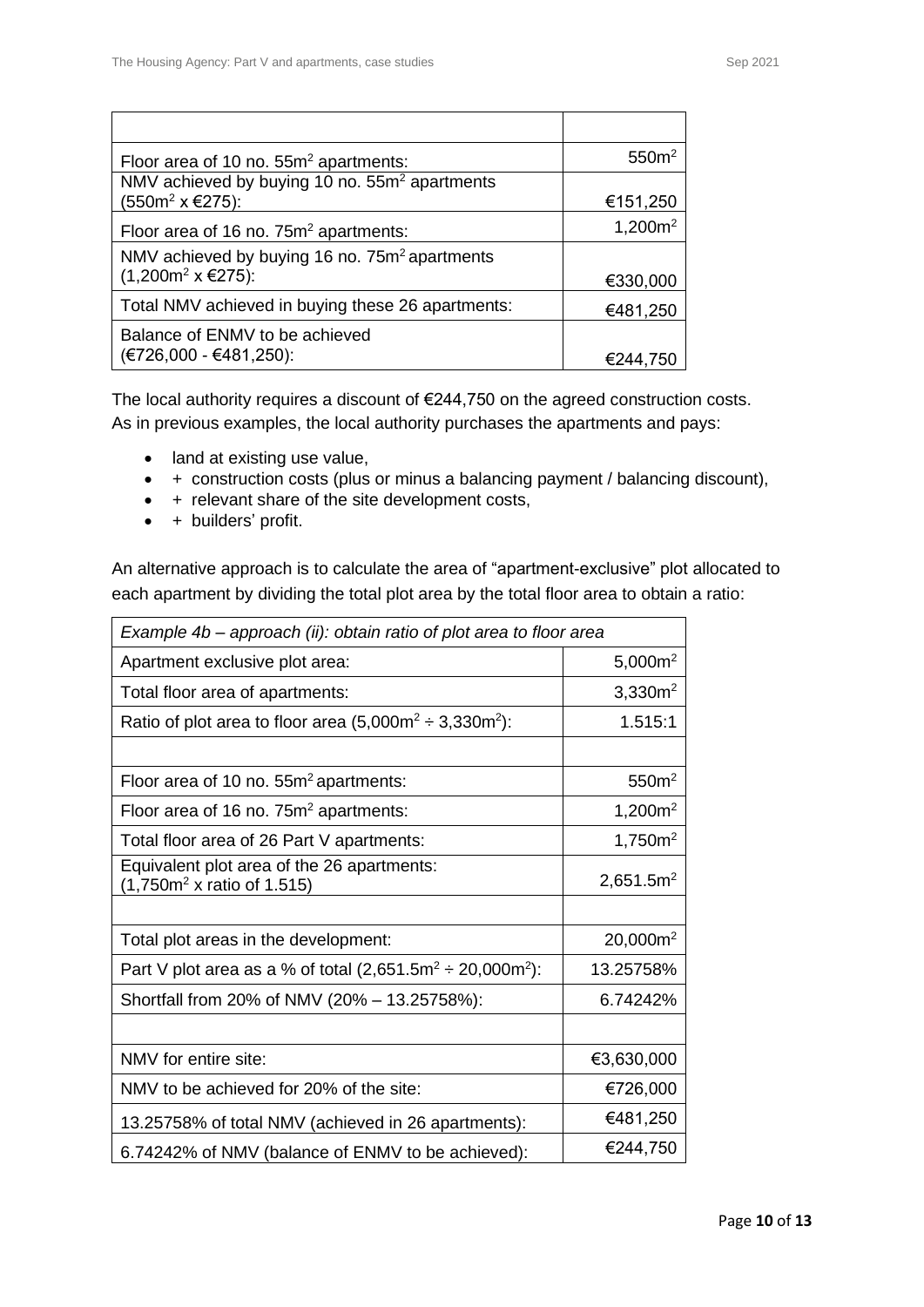## <span id="page-10-0"></span>**Example 5: Developments of Apartments and Houses:**  where Part V is to be satisfied through the provision of both apartments and houses

Where Part V is to be satisfied through the provision of both apartments and houses onsite, it is critical to find a way to relate both the apartments and houses provided, to the land, in order to ensure that the agreement achieves the equivalent of purchasing 20% of the land. Otherwise, it would not be possible to calculate how much of the net monetary value (NMV) had been achieved through the provision of the apartments and houses and subsequently, whether any additional discount or balancing payment was required.

One approach is to use the "apartment-exclusive" plot area to determine the share of land apportioned to each apartment (as in example 4).

Determining the share of land apportioned to each house is more straightforward as each house sits on a plot of land, designated for its exclusive use, generally the footprint of the house, any gardens and perhaps private parking (as in example 1).

Taking the development in example 4 of 131 homes, consisting of 44 apartments and 87 houses.

The developer proposes that the local authority purchase ten apartments and sixteen houses under the Part V agreement. The apartments each have an internal floor area of  $55m<sup>2</sup>$  and the sixteen houses have a range of plot sizes, totalling 2,700 $m<sup>2</sup>$ .

The first step is to calculate the NMV per  $1m<sup>2</sup>$  of apartment internal floor area (as in example 4b) and then the NMV achieved by purchasing the proposed ten 55m<sup>2</sup> apartments:

| Example 5 – approach (i): using NMV per $1m^2$                                                            |                   |
|-----------------------------------------------------------------------------------------------------------|-------------------|
| NMV for entire site:                                                                                      | €3,630,000        |
| Total plot areas (houses + apartments):                                                                   | $20,000m^2$       |
| Apartment exclusive plot area:                                                                            | $5,000m^2$        |
| Total internal floor area of apartments:                                                                  | $3,300m^2$        |
| NMV of apartment exclusive plot area<br>$($ (€3,630,000 ÷ 20,000m <sup>2</sup> ) x 5,000m <sup>2</sup> ): | €907,500          |
| NMV per $1m^2$ of apartment floor area<br>(€907,500÷ 3,300m <sup>2</sup> ):                               | €275              |
| Floor area of ten 55m <sup>2</sup> apartments:                                                            | 550 <sup>m²</sup> |
| NMV achieved by buying ten $55m2$ apartments<br>(550m <sup>2</sup> × €275):                               | €151,25           |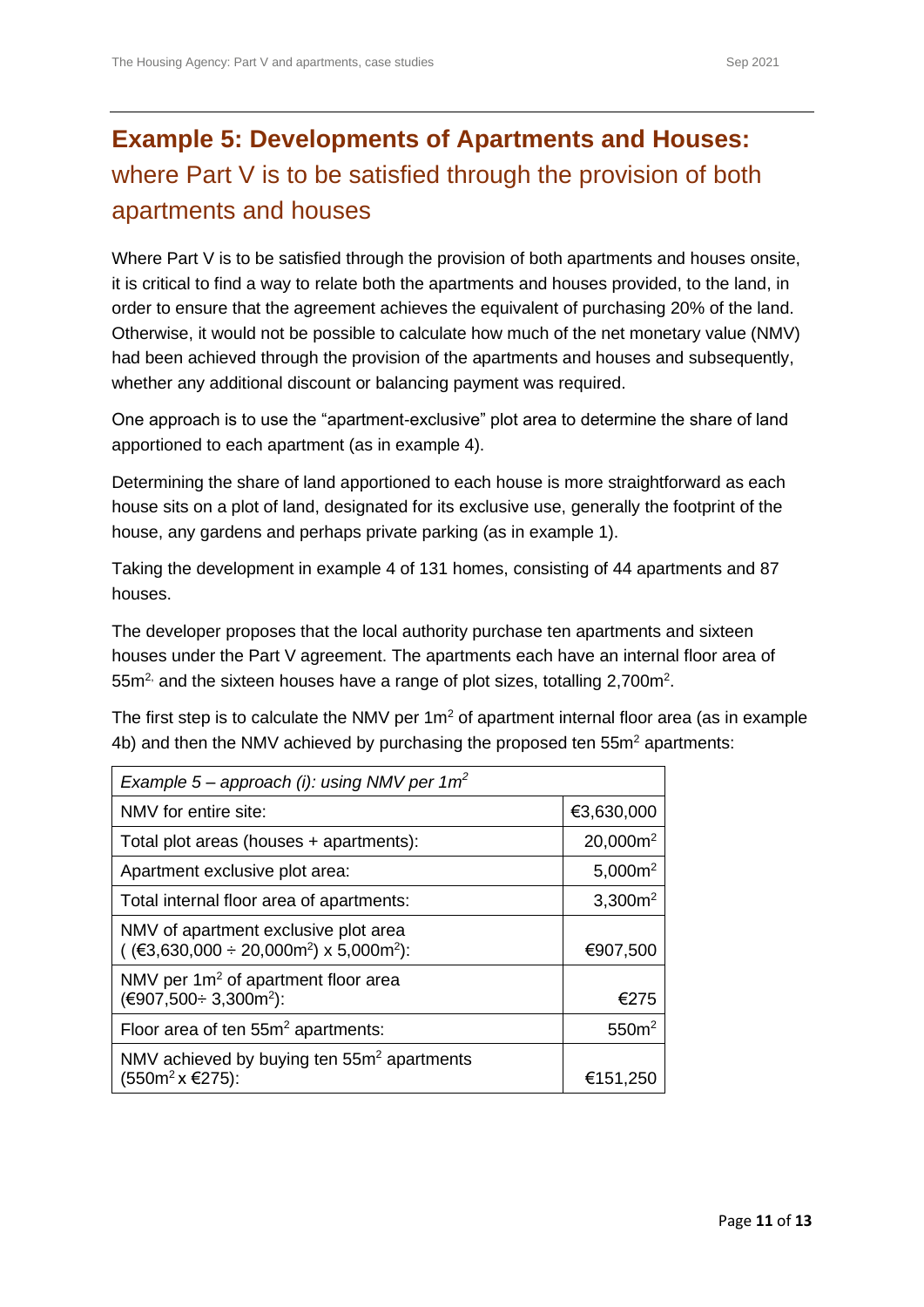The next step is to calculate the NMV per  $1m<sup>2</sup>$  of house plot area and then the NMV achieved by purchasing the proposed sixteen houses with plots totalling  $2,700m^2$ :

| Example 5 approach (i) continued                                                                                   |             |
|--------------------------------------------------------------------------------------------------------------------|-------------|
| NMV for entire site:                                                                                               | €3,630,000  |
| Total plot areas (houses + apartments):                                                                            | $20,000m^2$ |
| Total sum of house plots:                                                                                          | $15,000m^2$ |
| NMV of total house plot area<br>$($ (€3,630,000 ÷ 20,000m <sup>2</sup> ) x 15,000m <sup>2</sup> ):                 | €2,722,500  |
| NMV per $1m^2$ of house plot<br>$(€2,722,500 ÷ 15,000m2)$ :                                                        | €181.50     |
| NMV achieved by buying sixteen houses with plots<br>totalling 2,700m <sup>2</sup> (2,700m <sup>2</sup> x €181.50): | €490.050    |

Combining the NMV achieved through the purchase of the ten apartments and the sixteen houses allows the calculation of the total NMV achieved and any shortfall or excess ENMV:

| Example 5 – approach (i) continued                                                |            |
|-----------------------------------------------------------------------------------|------------|
| NMV achieved by buying ten 55m <sup>2</sup> apartments:                           | €151,250   |
| NMV achieved by buying sixteen houses with plots<br>totalling 2,700m <sup>2</sup> | €490,050   |
| Total NMV achieved by buying ten apartments and<br>sixteen houses                 | €641,300   |
| NMV for entire site:                                                              | €3,630,000 |
| NMV to be achieved for 20% of the site:                                           | €726,000   |
| Balance of ENMV to be achieved<br>$(E726,000 - 6641,300)$ :                       | €84,700    |

Therefore, if the local authority accepts the developer's proposal to purchase the ten apartments and sixteen houses, the local authority will require a balancing discount of €84,700 on the agreed construction costs. As in previous examples, the local authority would purchase the apartments and the houses and pay:

- land at existing use value,
- + construction costs (plus or minus a balancing payment / balancing discount),
- + relevant share of the site development costs,
- + builders' profit.

An alternative approach, as in example 4, is to use a ratio of plot area to floor area. The first step is to assign a "plot area" to the ten apartments: